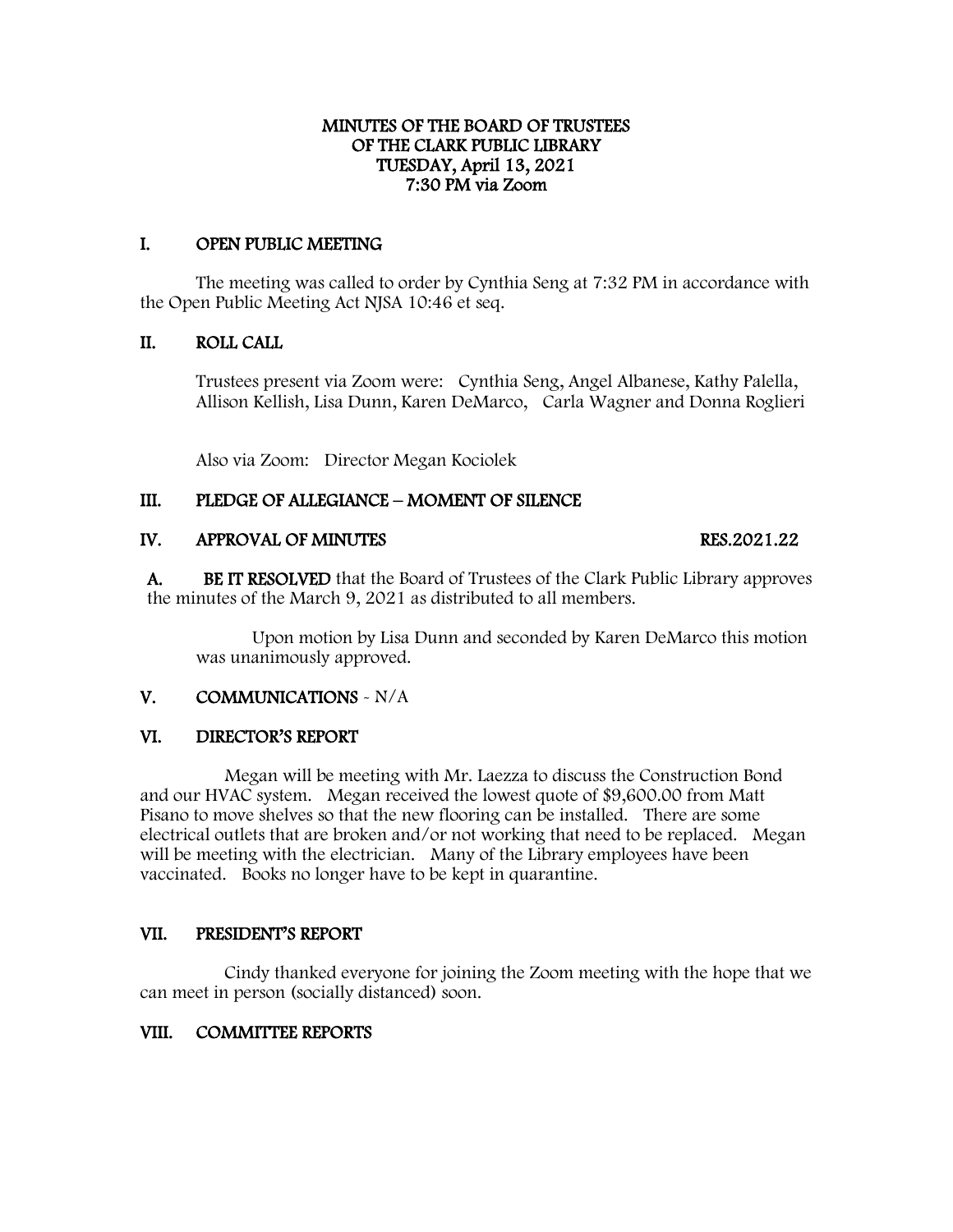Finance committee met and reviewed the budget. The major changes are added money for the purchase of books, e-books and increased building and maintenance costs.

### IX. FRIENDS REPORT

The Friends are planning a fundraiser in September to be held outside.

### X. OLD BUSINESS - N/A

#### XI. NEW BUSINESS

#### A. APPROVAL OF BILLS RES.2021.23

BE IT RESOLVED that the Board of Trustees of the Clark Public Library hereby approves the bill list in the amount of \$ 21,322.87.

Upon motion by Karen DeMarco and seconded by Lisa Dunn this resolution was unanimously approved by roll call vote.

#### B. APPROVAL OF 2021 BUDGET RES.2021.24

BE IT RESOLVED that the Board of Trustees of the Clark Public Library hereby approves the 2021 Budget in the amount of \$996,361.00.

Upon motion by Angel Albanese and seconded by Kathy Palella this resolution was unanimously approved by roll call vote.

## C. APPROVAL OF ESTIMATE TO MOVE SHELVING RES.2021.25

BE IT RESOLVED that the Board of Trustees of the Clark Public Library hereby approves the contract to move shelving in the amount of \$9,600.00, to be funded by the Capital account, to Matt Pisano, Painting and Construction, LLC.

Upon motion by Karen DeMarco and seconded by Lisa Dunn this resolution was unanimously approved by roll call vote.

## XII. PUBLIC PARTICIPATION